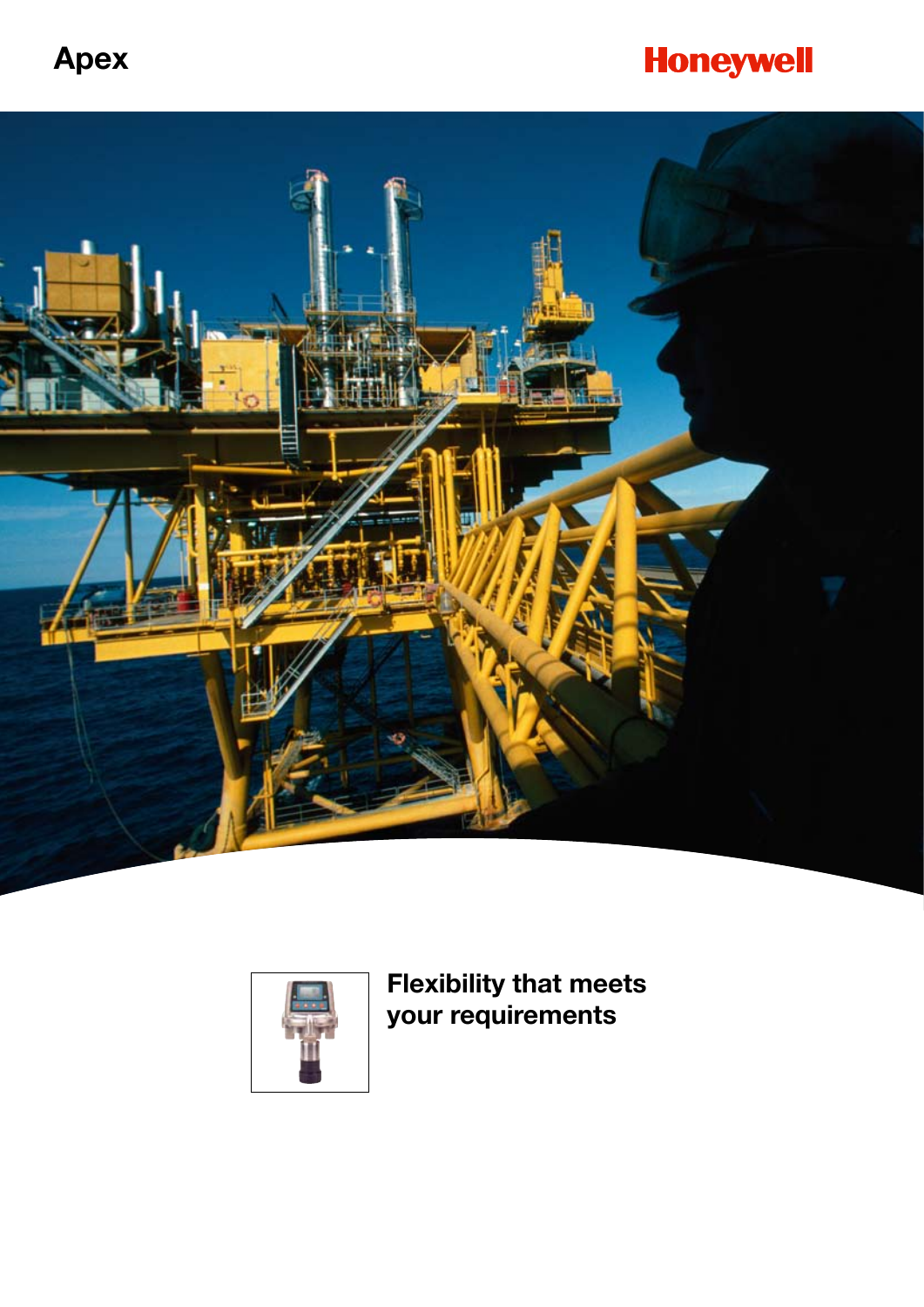# **Apex**

# **Easy to Install**

- Sensor can be remotely mounted up to 100m from the transmitter
- On board relays allow for local audible / visual alarms
- Strong integral 316 STST mounting bracket
- Large easy access cable entries
- Easy access terminal blocks
- Wide range of accessories

## **Easy to Use**

- Intuitive menu operating system
- Clear on screen instructions guide user
- Simple four button operation
- Multiple language options Transmitter recognises new sensor cartridges
- Easy to change gas types
- Large clear backlit graphical LCD display

### **Easy to Maintain**

- Simple plug in under power sensor cartridge
- Smart cartridges are supplied pre-calibrated • Common sensor and transmitter for all
- gas types
- Simple filter replacement



**Apex takes the best elements of gas detection design and combining them into one unit. Apex provides the highest performance, installation flexibility, a wide range of accessories and a choice of communication outputs. All this is provided in a package that is easy to install, operate and maintain.**

## **Typical applications include:**

### **Petrochemical**

Exploration drilling rigs, production platforms, FPSOs, oil and gas terminals, chemical plants, oil and gas tankers

### **Heavy Industrial**

Steel manufacture, ship building

## **Manufacturing**

Automotive, glass and ceramics, aerospace, printing and coating, cosmetics

### **Pharmaceutical**

Research labs, solvent storage areas, process areas, demineralisation plants

### **Transmitter**

The robust hazardous area approved Apex transmitter housing and mounting bracket is made from 316 Stainless Steel. It has a large backlit LCD display, simple 4 button operation, 3 fully configurable relay outputs and selectable sink, source or isolated 4-20mA signal. The sensor and transmitter is common for all gas types.

#### **Sensor**

The Apex Sensor can be mounted directly on the transmitter or remotely up to 100m away. The same sensor is used for both catalytic and electrochemical type sensor cartridges.

### **Smart cartridge**

The sensor can be fitted with a choice of over 40 toxic gas ranges and wide range of detectable flammable gases. Each cartridge is pre-calibrated and simply plugs into the sensor. The Intrinsically Safe design allows cartridges to be changed with the unit under power. The transmitter recognises a newly fitted sensor cartridge and automatically reads all the configuration information from it.

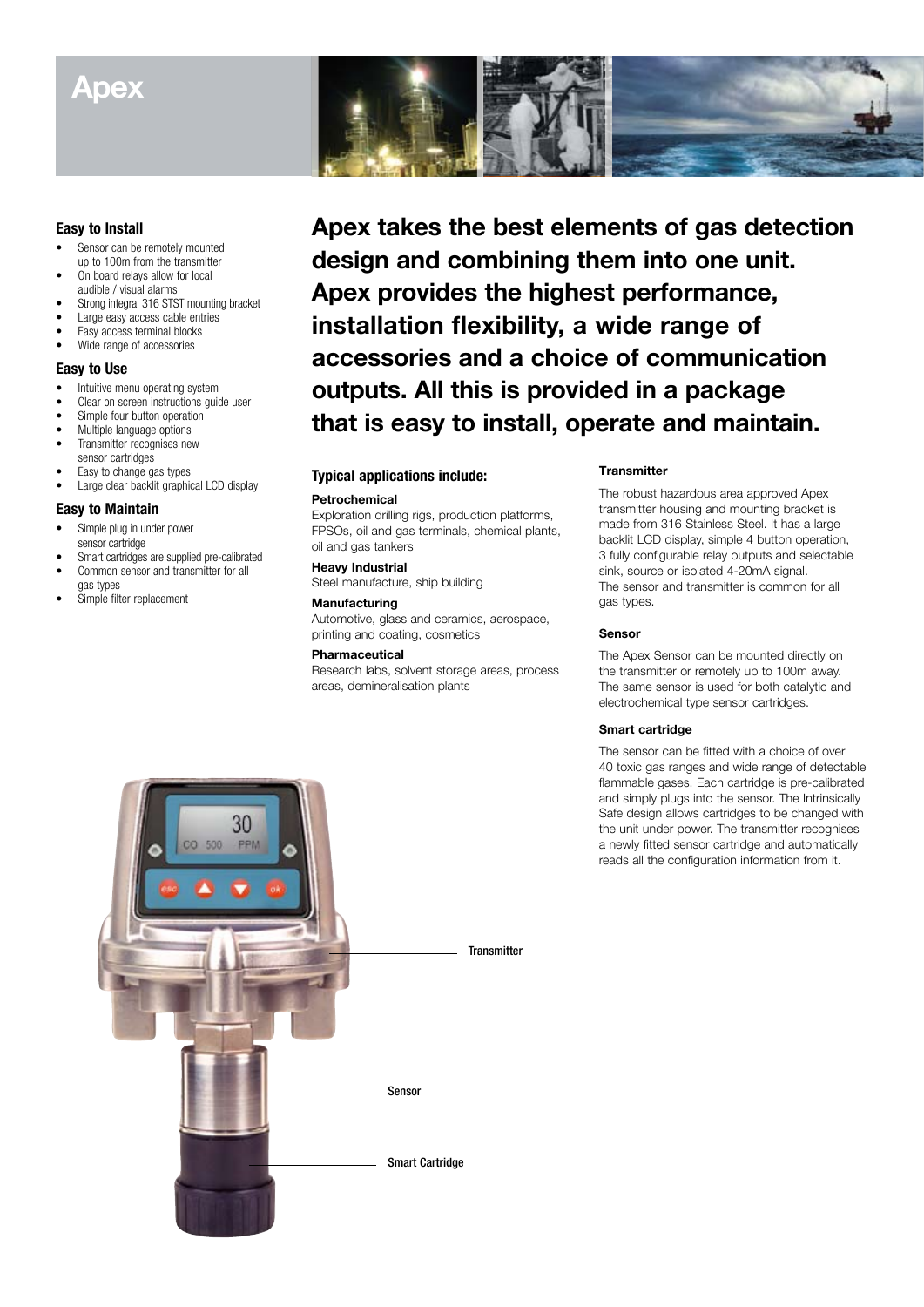# **General Specification**



| <b>Power Supply</b><br>24VDC nominal (18-32VDC)<br><b>Power Consumption (typical)</b><br>Apex 3W toxic, 4.6W catalytic<br><b>Outputs</b>                                                                                                                                                                                                                                                                              |  |
|-----------------------------------------------------------------------------------------------------------------------------------------------------------------------------------------------------------------------------------------------------------------------------------------------------------------------------------------------------------------------------------------------------------------------|--|
|                                                                                                                                                                                                                                                                                                                                                                                                                       |  |
|                                                                                                                                                                                                                                                                                                                                                                                                                       |  |
| A1, A2 and Fault 2A at 30VDC* selectable normally open or normally closed and normally energised or normally de-energised<br>Relay outputs<br>Analogue signal<br>4-20mA sink, source or isolated output<br>Digital output<br>LonWorks (optional) - only available on ATEX certified version                                                                                                                           |  |
| <b>Material and Weight</b><br>316 Stainless Steel 5.25kg (11.55lbs)                                                                                                                                                                                                                                                                                                                                                   |  |
| Baseline $\pm 3\%$ , at 50% FSD $\pm 4\%$<br>Accuracy                                                                                                                                                                                                                                                                                                                                                                 |  |
| $+2\%$ at 50% FSD<br>Repeatability                                                                                                                                                                                                                                                                                                                                                                                    |  |
| $<$ 5% FSD<br>Linearity                                                                                                                                                                                                                                                                                                                                                                                               |  |
| <b>Response Time (typical)</b><br>$T50 < 5$ seconds. T90 $<$ 10 seconds<br>Catalytic<br>$T50$ <12 seconds. $T90$ <30 seconds<br>Toxic                                                                                                                                                                                                                                                                                 |  |
| <b>Stability (typical)</b><br>Temperature<br>$\lt\pm5\%$ FSD (zero), $\lt\pm5\%$ FSD (span)<br>$\leq \pm 3\%$ FSD / year (zero), $\leq \pm 4\%$ FSD / year (span)<br>Time                                                                                                                                                                                                                                             |  |
| <b>Operating Temperature</b><br>-40°C to +65°C (-40°F to +150°F).<br>Operating temperature of electrochemical cell cartridges is cell dependent. LCD display operates over -20°C to +65°C                                                                                                                                                                                                                             |  |
| <b>Operating Humidity</b><br>0-99% (non condensing)                                                                                                                                                                                                                                                                                                                                                                   |  |
| <b>Environmental Protection</b><br>IP66 / 67 to BS EN60529:1992 (Equiv. NEMA 4X / NEMA 6)                                                                                                                                                                                                                                                                                                                             |  |
| <b>Approvals</b><br>CE Approved to all applicable European directives. EMC EN50270: 1999 type 2                                                                                                                                                                                                                                                                                                                       |  |
| <b>Performance Standards</b><br>Exam (DMT) EN50054 / 50057 / 50271. CSA C22.2 No.152 (with cartridge 2110B3754)                                                                                                                                                                                                                                                                                                       |  |
| ATEX $\langle x \rangle$ II 2 GD EEx d ia IIC, CSA Class 1, Division 1 groups B, C and D C22.2 No.152<br><b>Certification</b><br>UL Class 1, Division 1 groups B, C and D, and Class 1, Zone 1 AExd [ia] IIC<br>ATEX and UL T4 -40°C to +80°C (-40°F to +176°F), T5 -40°C to +55°C (-40°F to +131°F)<br>CSA T4 -40°C to +75°C (-40°F to +167°F), T5 -40°C to +55°C (-40°F to +131°F)<br>* CSA / UL rating 1A at 28VDC |  |

#### **Available Gases and Ranges \***

| Gas                      | <b>Formula</b>                   | Ranges                                   | <b>Cell type</b> |
|--------------------------|----------------------------------|------------------------------------------|------------------|
| <b>Flammable</b>         | Various                          | 0-100% LEL or 0-10% LEL                  | CAT              |
| <b>Ammonia</b>           | NH <sub>2</sub>                  | 0-50ppm, 0-100ppm, 0-400ppm or 0-1000ppm | ECC              |
| <b>Arsine</b>            | AsH <sub>2</sub>                 | $0-0.2$ ppm                              | ECC              |
| <b>Boron Trichloride</b> | BCI <sub>2</sub>                 | 0-6ppm                                   | ECC              |
| <b>Bromine</b>           | BR,                              | $0-0.4$ ppm                              | ECC              |
| <b>Carbon Monoxide</b>   | CO                               | 0-100ppm, 0-200ppm or 0-500ppm           | ECC              |
| <b>Chlorine</b>          | $Cl_{2}$                         | 0-2ppm, 0-5ppm or 0-15ppm                | ECC              |
| <b>Chlorine Dioxide</b>  | ClO <sub>2</sub>                 | $0-0.4$ ppm                              | ECC              |
| <b>Diborane</b>          | $B_2H_6$                         | $0-0.4$ ppm                              | ECC              |
| <b>Dichlorosilane</b>    | SiH <sub>2</sub> Cl <sub>2</sub> | $0-10$ ppm                               | ECC              |
| <b>Ethylene Oxide</b>    | $C_2H_4O$                        | $0-25$ ppm                               | ECC              |
| <b>Fluorine</b>          | $\mathsf{F}_{_2}$                | $0-4$ ppm                                | ECC              |
| Germane                  | GeH                              | $0-0.8$ ppm                              | ECC              |
| Hydrogen                 | Н,                               | 0-1000ppm                                | ECC              |
| <b>Hydrogen Bromide</b>  | HBr                              | $0-12$ ppm                               | ECC              |
| <b>Hydrogen Chloride</b> | HCI                              | $0-20$ ppm                               | ECC              |
| <b>Hydrogen Cyanide</b>  | <b>HCN</b>                       | $0-20$ ppm                               | ECC              |
| <b>Hydrogen Fluoride</b> | HF                               | $0-12$ ppm                               | ECC              |
| <b>Hydrogen Sulphide</b> | H <sub>2</sub> S                 | 0-15ppm, 0-20ppm, 0-50ppm or 0-100ppm    | ECC              |
| <b>Nitric Oxide</b>      | N <sub>O</sub>                   | $0-100$ ppm                              | ECC              |
| Nitrogen Dioxide         | NO <sub>2</sub>                  | $0-12$ ppm                               | ECC              |
| Oxygen                   | 0 <sub>2</sub>                   | $0-21\%$ V / V                           | ECC              |
| <b>Ozone</b>             | $0_{_3}$                         | $0-0.4$ ppm                              | ECC              |
| <b>Phosphine</b>         | PH <sub>2</sub>                  | $0-1.2$ ppm                              | ECC              |
| <b>Propylene Oxide</b>   | $C_3H_6O$                        | $0-50$ ppm                               | ECC              |
| <b>Silane</b>            | SiH                              | 0-2ppm, 0-20ppm                          | ECC              |
| <b>Sulphur Dioxide</b>   | SO <sub>2</sub>                  | 0-8ppm, 0-10ppm, 0-15ppm, 0-50ppm        | ECC              |

CAT- Electrocatalytic, ECC- Electrochemical Cell. \* For other gases and ranges not listed contact Honeywell Analytics. \* Oxygen detection products must only be used to detect oxygen depletion in air.